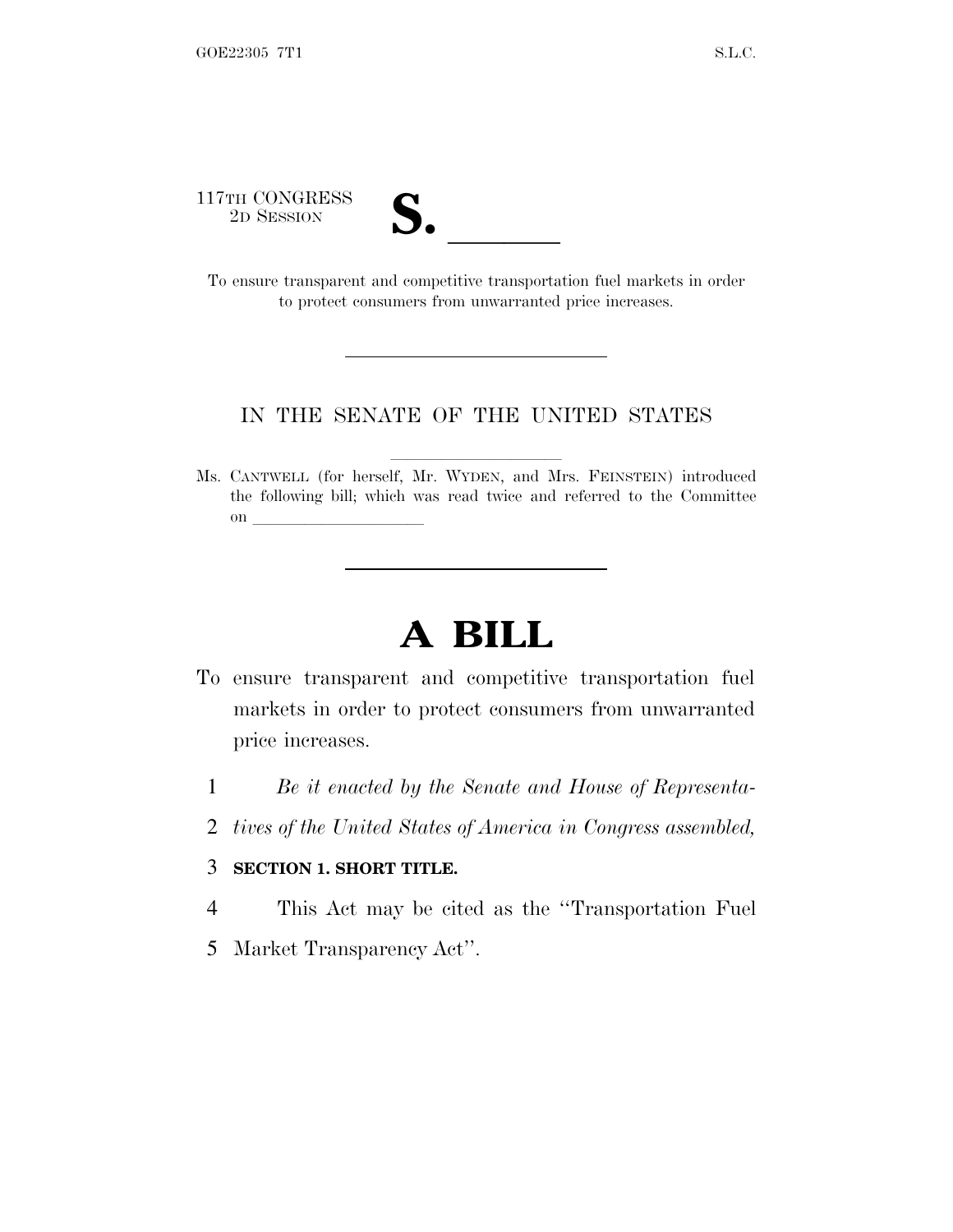| $\mathbf{1}$   | SEC. 2. AMENDMENTS TO THE PROHIBITIONS ON MARKET               |
|----------------|----------------------------------------------------------------|
| $\overline{2}$ | MANIPULATION AND FALSE INFORMATION                             |
| 3              | PROVISIONS OF THE ENERGY INDEPEND-                             |
| $\overline{4}$ | ENCE AND SECURITY ACT OF 2007.                                 |
| 5              | (a) APPLICATION TO TRANSPORTATION FUEL.-Sub-                   |
| 6              | title B of title VIII of the Energy Independence and Secu-     |
| 7              | rity Act of $2007$ (42 U.S.C. 17301 et seq.) is amended—       |
| 8              | $(1)$ in section 811, by striking "gasoline or pe-             |
| 9              | troleum distillates" and inserting "or transportation          |
| 10             | fuel";                                                         |
| 11             | $(2)$ in section 812—                                          |
| 12             | $(A)$ in the matter preceding paragraph $(1)$ ,                |
| 13             | by striking "gasoline or petroleum distillates"                |
| 14             | and inserting "or transportation fuel"; and                    |
| 15             | $(B)$ in paragraph $(3)$ , by striking ", gaso-                |
| 16             | line, or petroleum distillates" and inserting "or              |
| 17             | transportation fuel"; and                                      |
| 18             | (3) by adding at the end the following new sec-                |
| 19             | tion:                                                          |
| 20             | "SEC. 816. DEFINITION OF TRANSPORTATION FUEL.                  |
| 21             | "In this subtitle, the term 'transportation fuel' in-          |
| 22             | cludes gasoline, distillate fuels (including heating oil), jet |
| 23             | fuel, aviation gasoline, and biofuel (including ethanol, bio-  |
| 24             | mass-based diesel and distillates, and renewable blending      |
| 25             | components).".                                                 |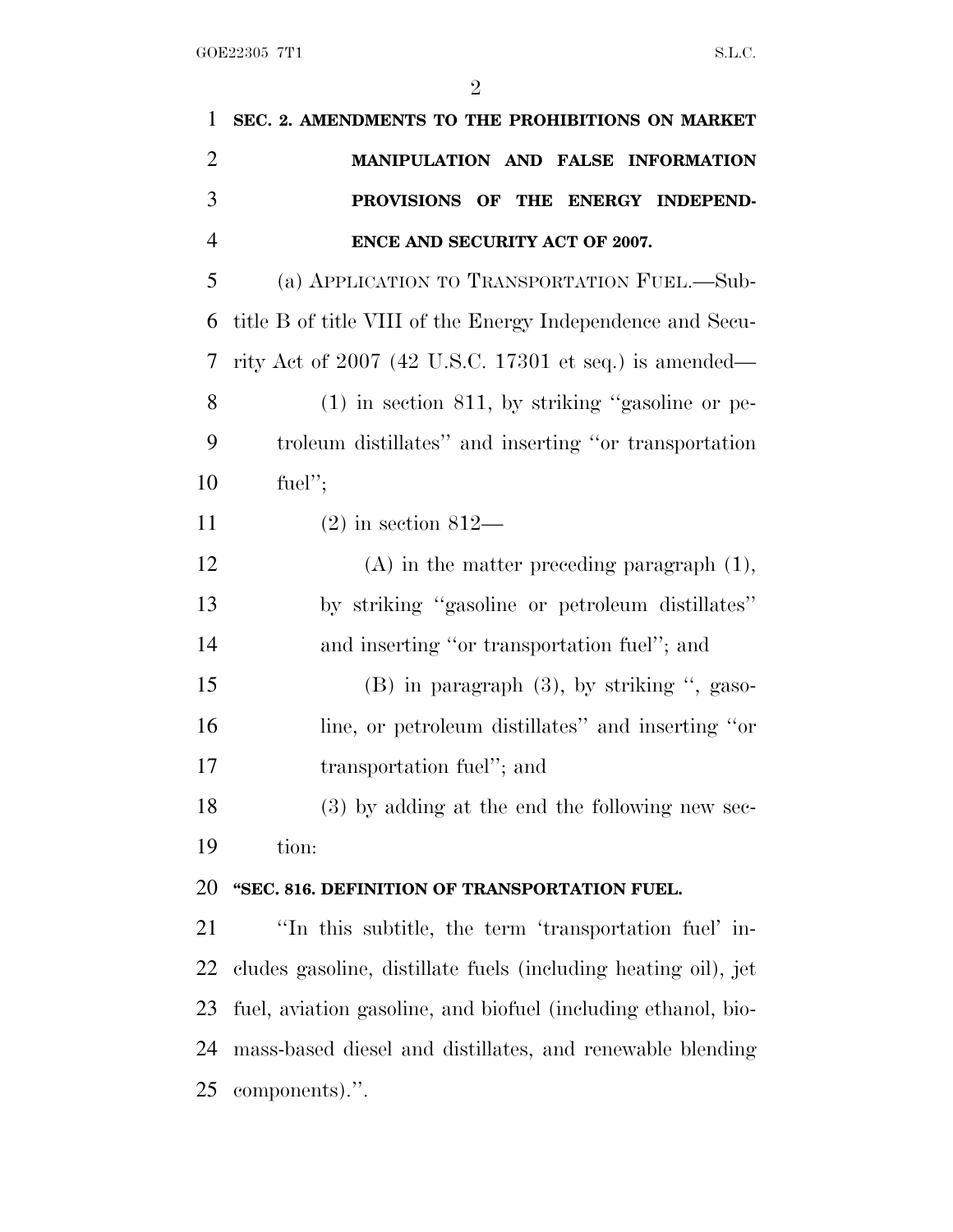| $\mathbf{1}$   | (b) PROHIBITION ON FALSE INFORMATION.—Section               |
|----------------|-------------------------------------------------------------|
| $\overline{2}$ | 812 of the Energy Independence and Security Act of 2007     |
| 3              | $(42 \text{ U.S.C. } 17302)$ is amended—                    |
| $\overline{4}$ | $(1)$ in the matter preceding paragraph $(1)$ —             |
| 5              | (A) by striking "wholesale" and inserting                   |
| 6              | "supply of, operational actions related to, out-            |
| 7              | put related to, or wholesale"; and                          |
| 8              | (B) by striking "to a Federal department                    |
| 9              | or agency";                                                 |
| 10             | $(2)$ in paragraph $(1)$ , by adding "and" at the           |
| 11             | end;                                                        |
| 12             | $(3)$ by striking paragraph $(2)$ and redesignating         |
| 13             | paragraph $(3)$ , as amended by subsection $(a)$ , as       |
| 14             | paragraph $(2)$ ; and                                       |
| 15             | $(4)$ in paragraph $(2)$ , as so redesignated, by           |
| 16             | striking "the person intended the false or misleading"      |
| 17             | data to affect data compiled by the department or           |
| 18             | agency" and inserting "the false or misleading infor-       |
| 19             | mation reported by the person affected analyses or          |
| 20             | data compiled by a Federal department or agency or          |
| 21             | a private sector price-reporting agency".                   |
| 22             | (c) ENFORCEMENT.—Section $813(a)$ of the Energy             |
| 23             | Independence and Security Act of 2007 (42 U.S.C.            |
| 24             | $17303(a)$ ) is amended by striking "This subtitle" and in- |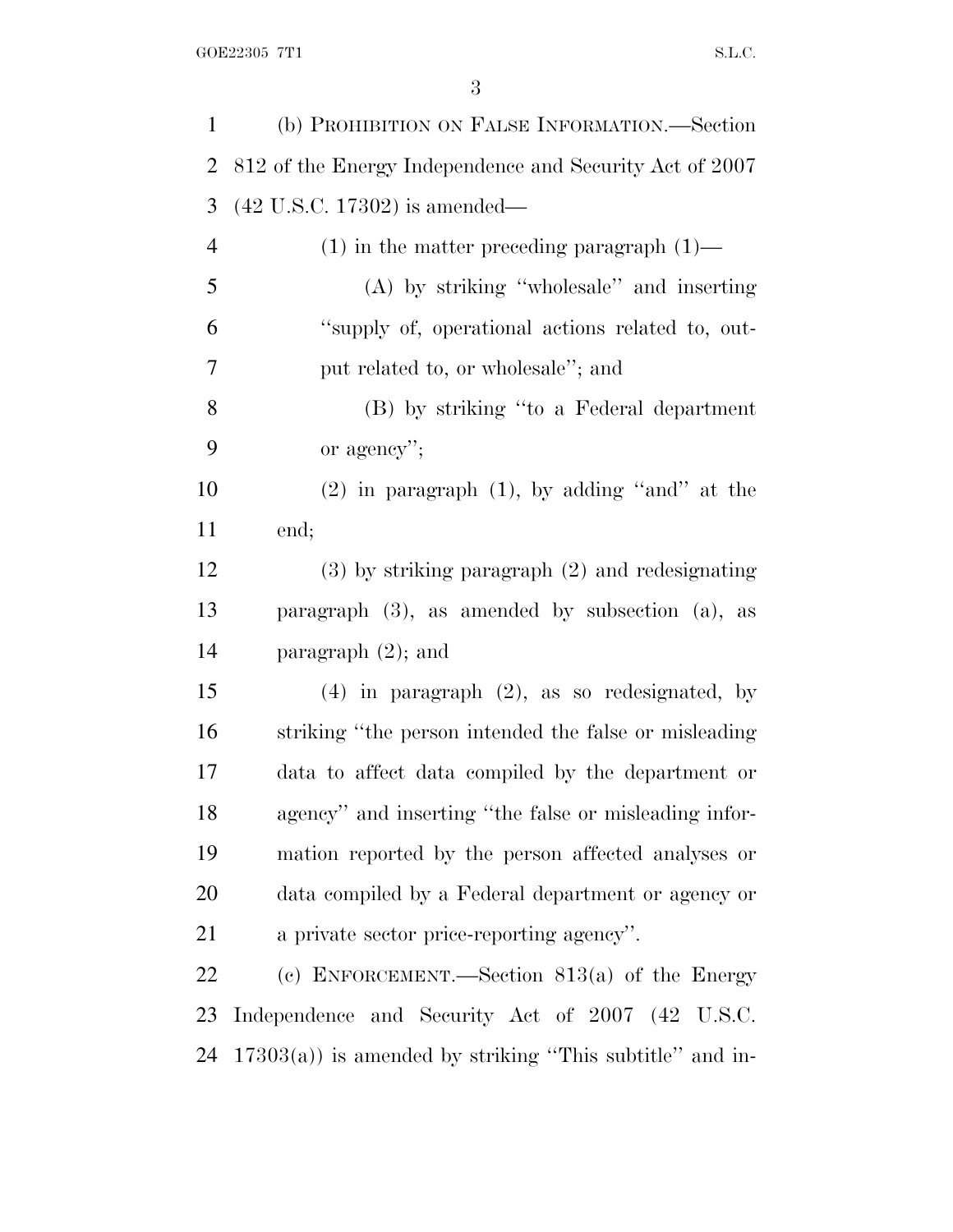serting ''Except as otherwise provided in section 814, this subtitle''.

 (d) PENALTIES.—Section 814 of the Energy Inde- pendence and Security Act of 2007 (42 U.S.C. 17304) is amended—

6 (1) in subsection (a), by striking " $$1,000,000$ " 7 and inserting "\$2,000,000"; and

 (2) in subsection (b), by striking ''section 5 of the Federal Trade Commission Act (15 U.S.C. 45)'' 10 and inserting "section  $5(m)(1)(A)$  of the Federal 11 Trade Commission Act  $(15 \text{ U.S.C. } 45(m)(1)(\text{A}))$ ".

 **SEC. 3. TRANSPORTATION FUEL MONITORING AND EN- FORCEMENT WITHIN THE FEDERAL TRADE COMMISSION.**

 (a) ESTABLISHMENT OF THE TRANSPORTATION FUEL MONITORING AND ENFORCEMENT UNIT.—

 (1) IN GENERAL.—The Commission shall estab-18 lish within the Commission the Transportation Fuel Monitoring and Enforcement Unit (in this section referred to as the ''Unit'').

21 (2) DUTIES OF THE UNIT.

 (A) PRIMARY RESPONSIBILITY.—The pri- mary responsibility of the Unit shall be to assist the Commission in protecting the public interest by continuously and comprehensively collecting,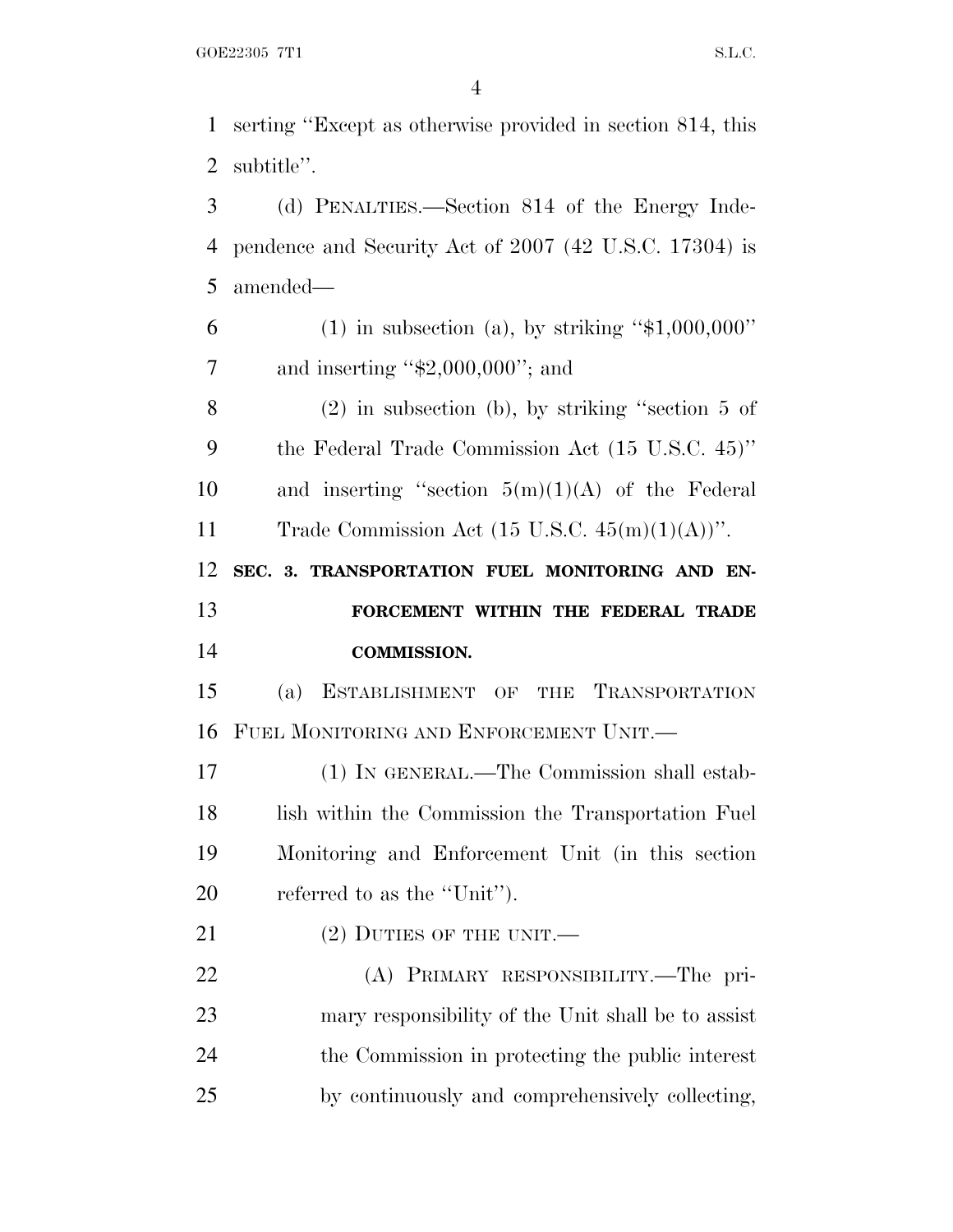| $\mathbf{1}$   | monitoring, and analyzing crude oil and trans-    |
|----------------|---------------------------------------------------|
| $\overline{2}$ | portation fuel market data in order to—           |
| 3              | (i) support transparent and competi-              |
| $\overline{4}$ | tive market practices;                            |
| 5              | (ii) identify any market manipulation,            |
| 6              | reporting of false information, use of mar-       |
| $\overline{7}$ | ket power to disadvantage consumers, or           |
| 8              | other unfair method of competition; and           |
| 9              | (iii) facilitate enforcement of penalties         |
| 10             | against persons in violation of relevant          |
| 11             | statutory prohibitions.                           |
| 12             | (B) SPECIFIC DUTIES.—In order to carry            |
| 13             | out the responsibility under subparagraph $(A)$ , |
| 14             | the Unit shall assist the Commission in car-      |
| 15             | rying out the following duties:                   |
| 16             | (i) Receiving, compiling, and ana-                |
| 17             | lyzing relevant buying and selling activity       |
| 18             | in order to identify and investigate anoma-       |
| 19             | lous market trends and suspicious behav-          |
| 20             | ior.                                              |
| 21             | (ii) Determining whether excessive                |
| 22             | concentration or exclusive control of en-         |
| 23             | ergy-related infrastructure may allow or          |
| 24             | result in anti-competitive behaviors.             |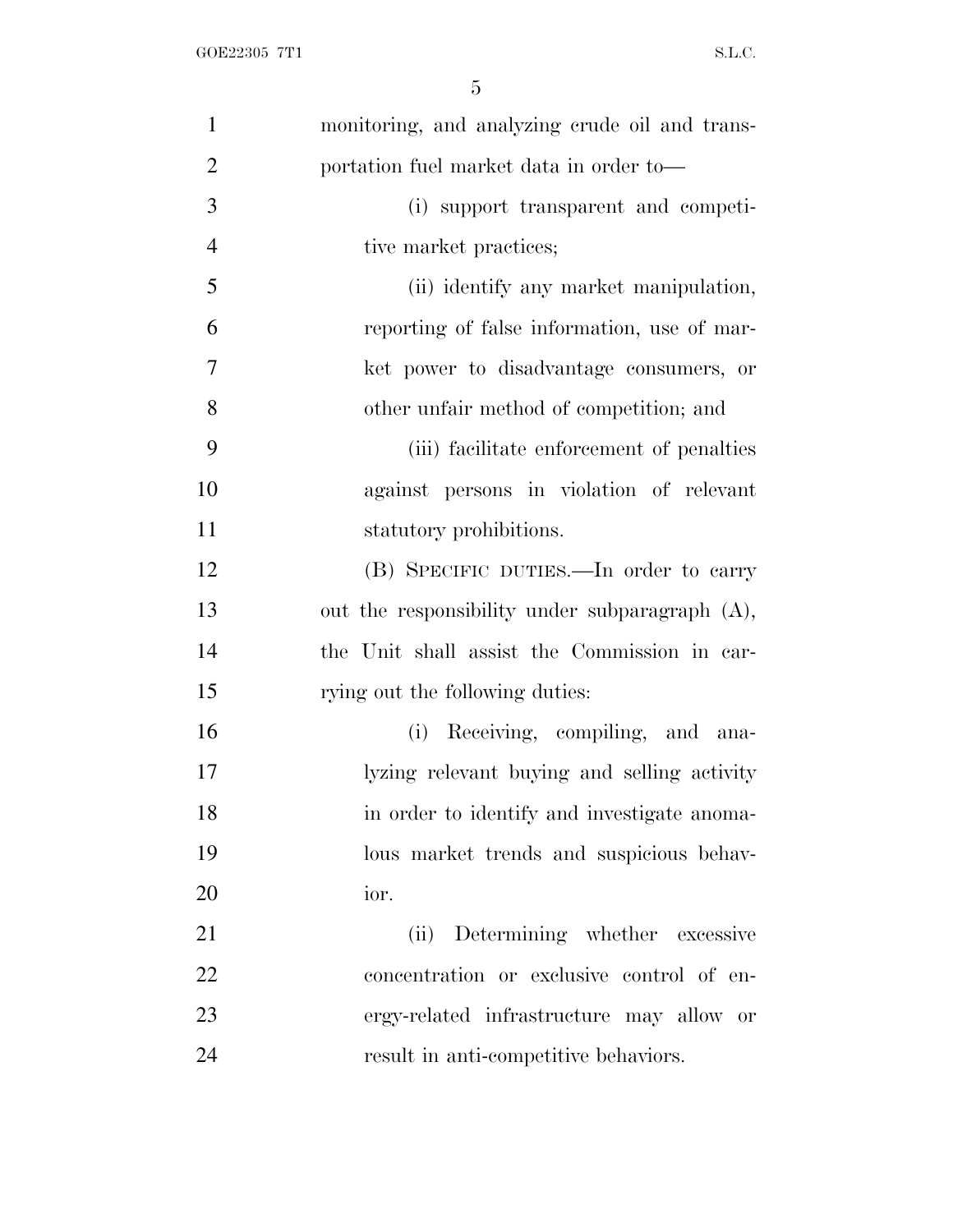| $\mathbf{1}$   | (iii) Gathering evidence of wrongdoing        |
|----------------|-----------------------------------------------|
| $\overline{2}$ | against any person in violation of the stat-  |
| 3              | utory prohibitions on market manipulation     |
| $\overline{4}$ | and false information established in, and     |
| 5              | consistent with, subtitle B of title VIII of  |
| 6              | the Energy Independence and Security Act      |
| 7              | of $2007$ , as amended by section 2, or any   |
| 8              | other applicable provisions of the Federal    |
| 9              | Trade Commission Act (15 U.S.C. 45 et.        |
| 10             | $seq.$ ).                                     |
| 11             | (iv) Obtaining a data-sharing agree-          |
| 12             | ment with the Energy Information Admin-       |
| 13             | istration that includes the data collected in |
| 14             | accordance with section $205(n)$ of the De-   |
| 15             | partment of Energy Organization Act (42       |
| 16             | U.S.C. $7135$ ), as amended by section 4.     |
| 17             | (v) Obtaining data-sharing agree-             |
| 18             | with the Commodities Futures<br>ments         |
| 19             | Trading Commission, the Federal Energy        |
| 20             | Regulatory Commission, and as necessary       |
| 21             | and practicable, State energy offices or      |
| 22             | commissions, and relevant public and pri-     |
| 23             | vate data sources that will allow the Com-    |
| 24             | mission to receive and archive information    |
| 25             | $on-$                                         |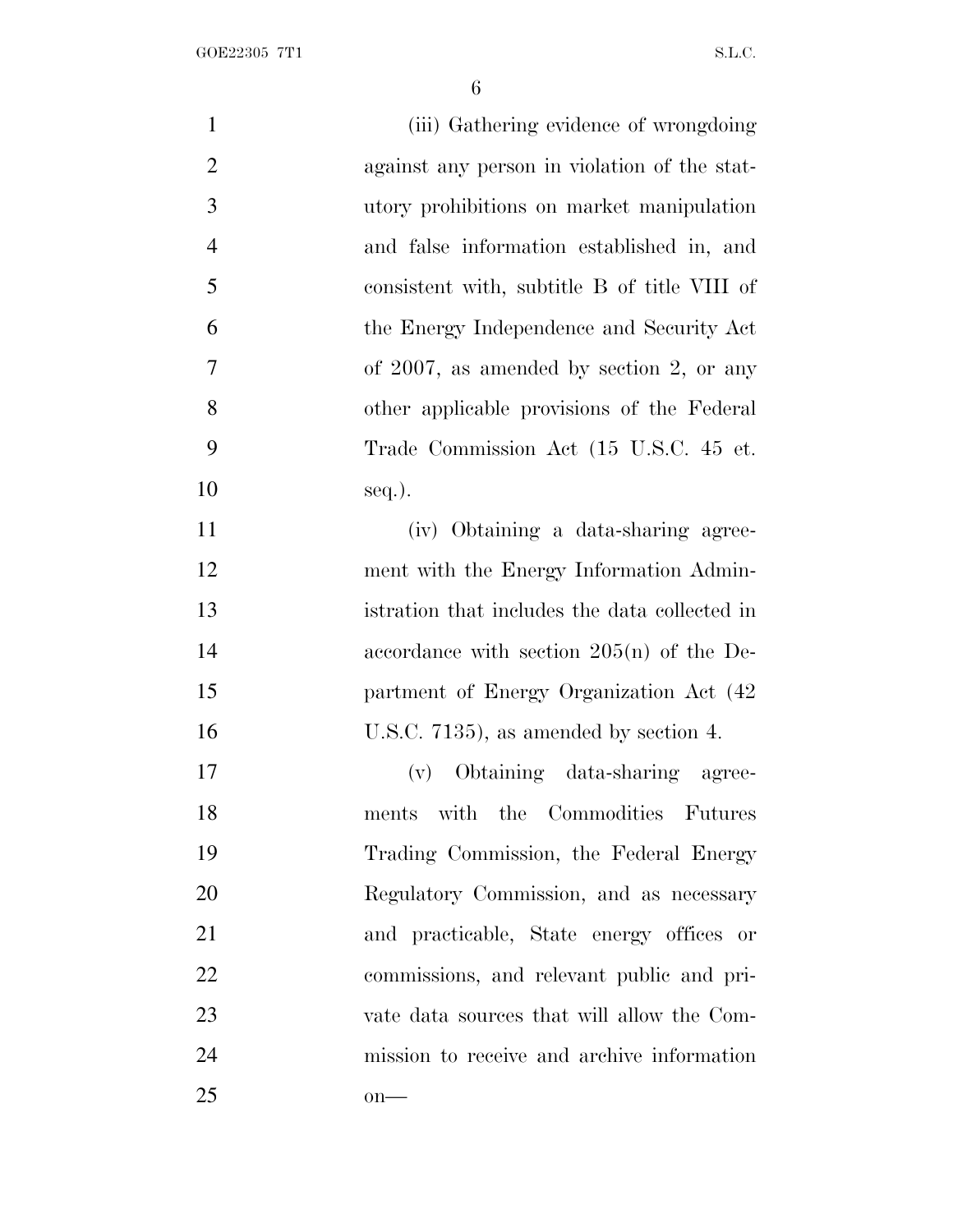| $\mathbf{1}$   | (I) crude oil and transportation          |
|----------------|-------------------------------------------|
| $\overline{2}$ | fuel buying and selling activity;         |
| 3              | (II) individual physical and fi-          |
| $\overline{4}$ | nancial market positions of market        |
| 5              | participants regarding crude oil and      |
| 6              | transportation fuel;                      |
| 7              | (III) refinery output, capacity,          |
| 8              | and inventory levels of crude oil and     |
| 9              | transportation fuel;                      |
| 10             | (IV) imports and exports of               |
| 11             | erude oil and transportation fuel with-   |
| 12             | in regions and at levels that could im-   |
| 13             | pact prices faced by consumers;           |
| 14             | (V) public announcements by en-           |
| 15             | ergy companies of planned pricing or      |
| 16             | output decisions regarding crude oil      |
| 17             | and transportation fuel; and              |
| 18             | (VI) other relevant market infor-         |
| 19             | mation that will facilitate the gath-     |
| 20             | ering of evidence described in clause     |
| 21             | (iii), including sufficient market infor- |
| 22             | mation necessary to monitor for cross-    |
| $23\,$         | market manipulations that may in-         |
| 24             | clude multiple financial and physical     |
| 25             | market positions.                         |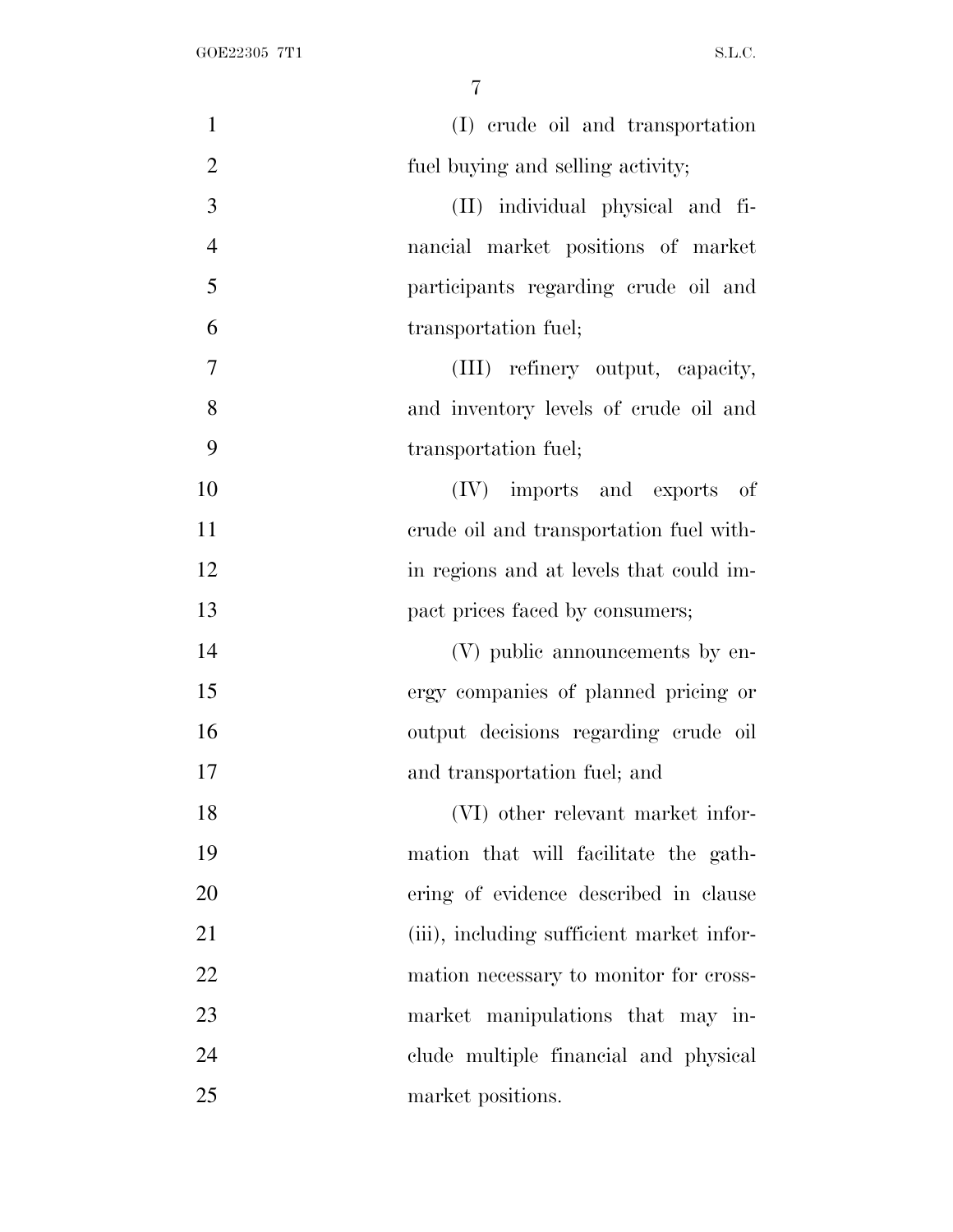GOE22305 7T1 S.L.C.

| $\mathbf{1}$   | (vi) Any other information determined                    |
|----------------|----------------------------------------------------------|
| $\overline{2}$ | appropriate by the Commission to carry                   |
| 3              | out the responsibility under subparagraph                |
| $\overline{4}$ | (A).                                                     |
| 5              | (b) DEFINITIONS.—In this section:                        |
| 6              | (1) COMMISSION.—Other than in subsection                 |
| 7              | $(a)(2)(B)(v)$ , the term "Commission" means the         |
| 8              | Federal Trade Commission.                                |
| 9              | (2) TRANSPORTATION FUEL.—The term "trans-                |
| 10             | portation fuel" includes gasoline, distillate fuels (in- |
| 11             | cluding heating oil), jet fuel, aviation gasoline, and   |
| 12             | biofuel (including ethanol, biomass-based diesel and     |
| 13             | distillates, and renewable blending components).         |
| 14             | (c) REGULATIONS.—Not later than 90 days after the        |
| 15             | date of enactment of this Act, the Commission shall pro- |
| 16             | mulgate regulations to carry out this section.           |
| 17             | (d) AUTHORIZATION OF APPROPRIATIONS.—There is            |
| 18             | authorized to be appropriated to the Commission such     |
| 19             | sums as may be necessary for each of fiscal years 2022   |
| 20             | through 2027 to carry out this section.                  |
| 21             | SEC. 4. TRANSPORTATION FUEL MARKET TRANSPARENCY.         |
| 22             | Section 205 of the Department of Energy Organiza-        |
| 23             | tion Act (42 U.S.C. 7135) is amended by adding at the    |
|                | 24 end the following:                                    |
|                |                                                          |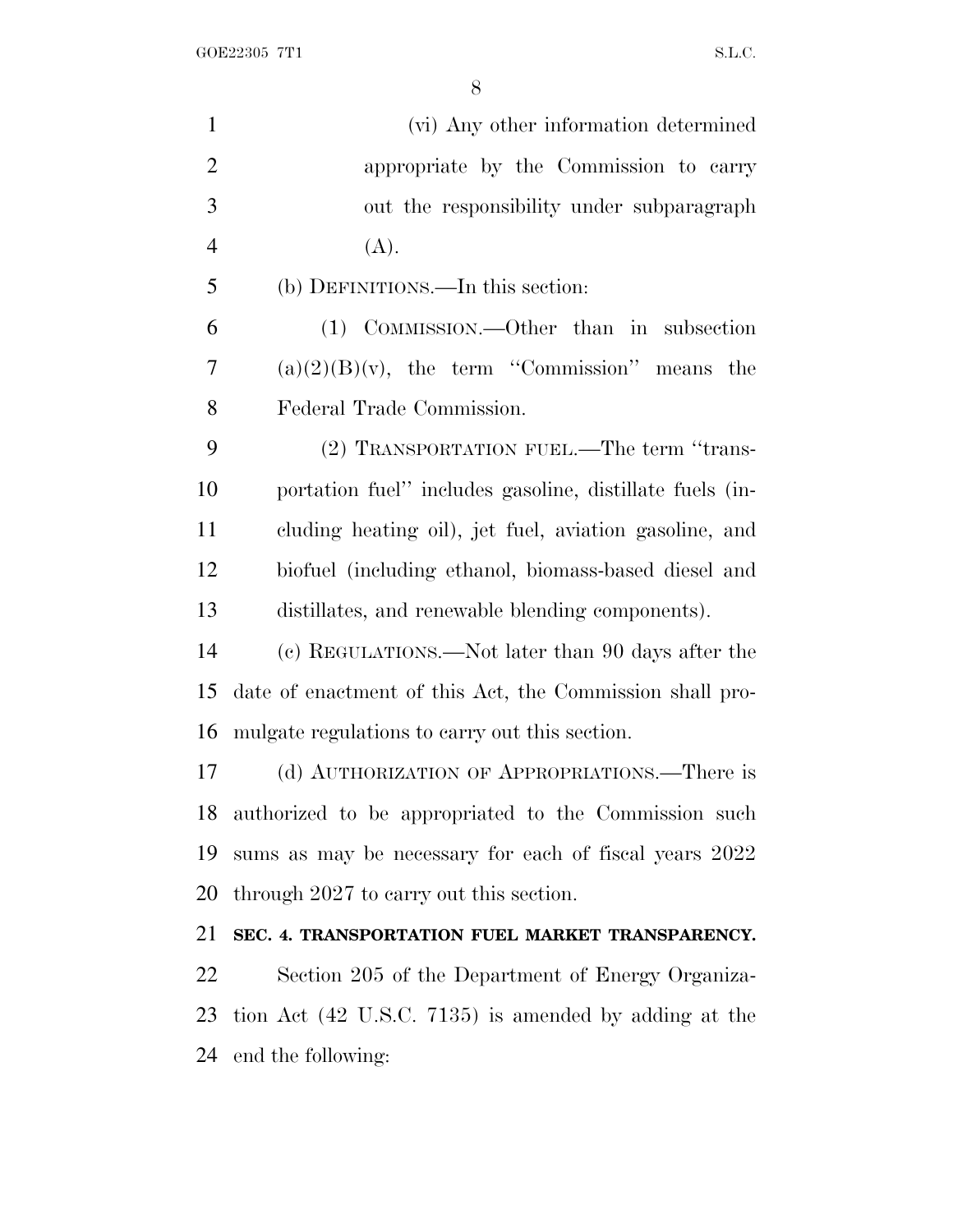| $\mathbf{1}$   | "(n) TRANSPORTATION FUEL MARKET TRANS-         |
|----------------|------------------------------------------------|
| $\overline{2}$ | PARENCY.                                       |
| 3              | $"(1)$ DEFINITIONS.—In this subsection:        |
| $\overline{4}$ | "(A) ENERGY COMPANY.—The term 'en-             |
| 5              | ergy company' means a person (as defined in    |
| 6              | section $11(e)$ of the Energy Supply and Envi- |
| 7              | ronmental Coordination Act of 1974 (15 U.S.C.  |
| 8              | $796(e))$ that—                                |
| 9              | ``(i)<br>owns or controls commercial           |
| 10             | amounts of crude oil or transportation         |
| 11             | fuel; or                                       |
| 12             | $\lq\lq$ (ii) is engaged in—                   |
| 13             | $\lq\lq$ exploration for, or develop-          |
| 14             | ment of, crude oil;                            |
| 15             | $\lq\lq$ (II) extraction of crude oil;         |
| 16             | "(III) refining or otherwise proc-             |
| 17             | essing crude oil or transportation fuel;       |
| 18             | $\lq\lq$ (IV) commercial storage of            |
| 19             | erude oil or transportation fuel;              |
| 20             | ``(V)<br>transportation by<br>any              |
| 21             | means of commercial amounts<br>-of             |
| 22             | erude oil or transportation fuel; or           |
| 23             | "(VI) wholesale or retail distribu-            |
| 24             | tion of crude oil or transportation            |
| 25             | fuel.                                          |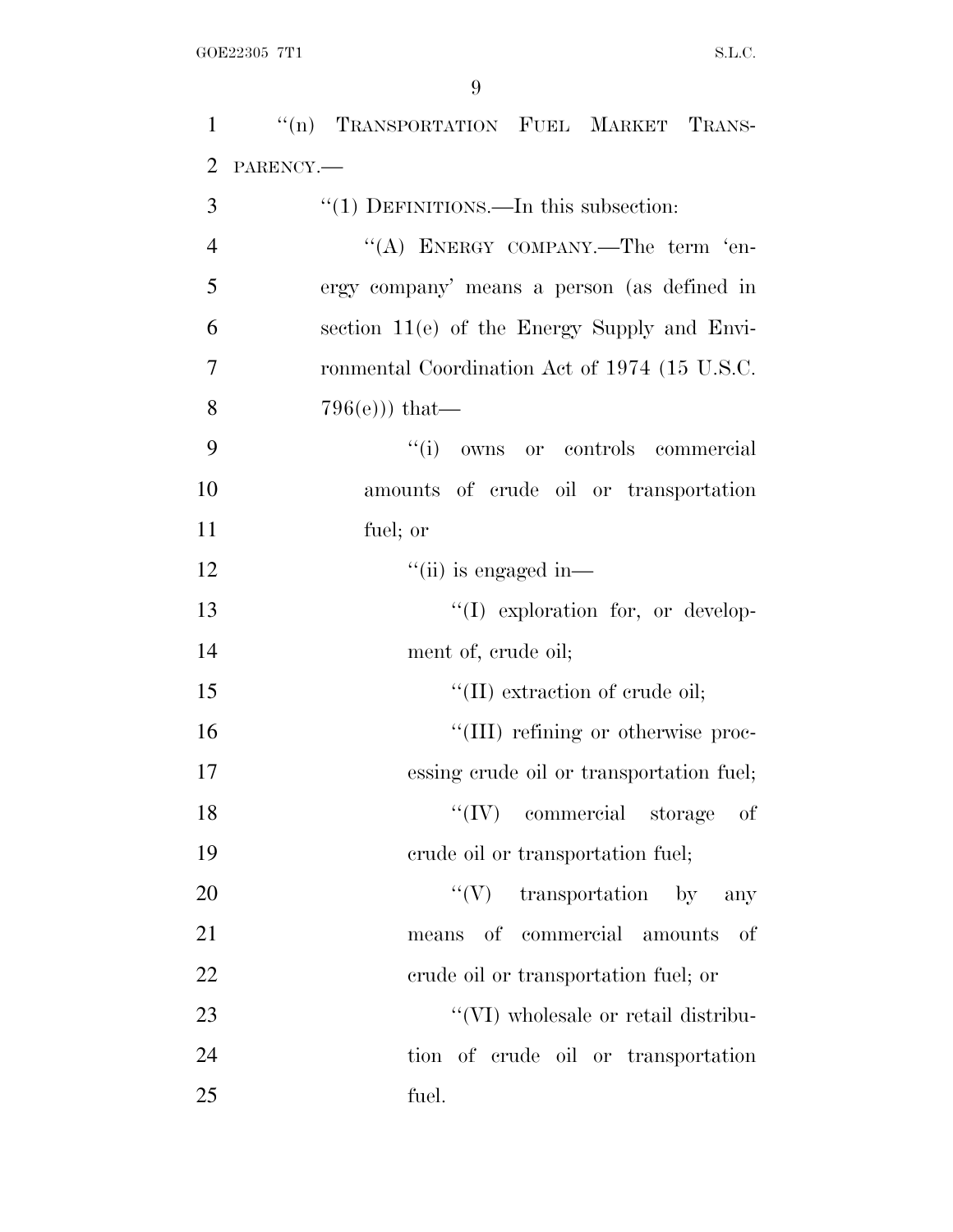| $\mathbf{1}$   | "(B) TRANSPORTATION FUEL.—The term                     |
|----------------|--------------------------------------------------------|
| $\overline{2}$ | 'transportation fuel' means—                           |
| 3              | $``(i)$ gasoline;                                      |
| $\overline{4}$ | "(ii) distillate fuels, including heating              |
| 5              | oil;                                                   |
| 6              | $``$ (iii) jet fuel;                                   |
| 7              | "(iv) aviation gasoline; and                           |
| 8              | "(v) biofuel, including ethanol, bio-                  |
| 9              | mass-based diesel and distillates, and re-             |
| 10             | newable blending components.                           |
| 11             | "(2) PURPOSE.—The purpose of this subsection           |
| 12             | is to collect data necessary to facilitate transparent |
| 13             | and competitive transportation fuel markets, deter-    |
| 14             | mine adherence to relevant international sanctions,    |
| 15             | and protect consumers.                                 |
| 16             | $``(3)$ SURVEYS.—                                      |
| 17             | "(A) IN GENERAL.—The Administrator                     |
| 18             | shall conduct surveys of energy companies to           |
| 19             | collect detailed and timely information<br>on          |
| 20             | United States crude oil and transportation fuel        |
| 21             | markets.                                               |
| 22             | EXEMPTION.—The Administrator<br>``(B)                  |
| 23             | shall exempt an energy company from partici-           |
| 24             | pating in the surveys conducted under subpara-         |
| 25             | $graph(A)$ if the energy company has a de mini-        |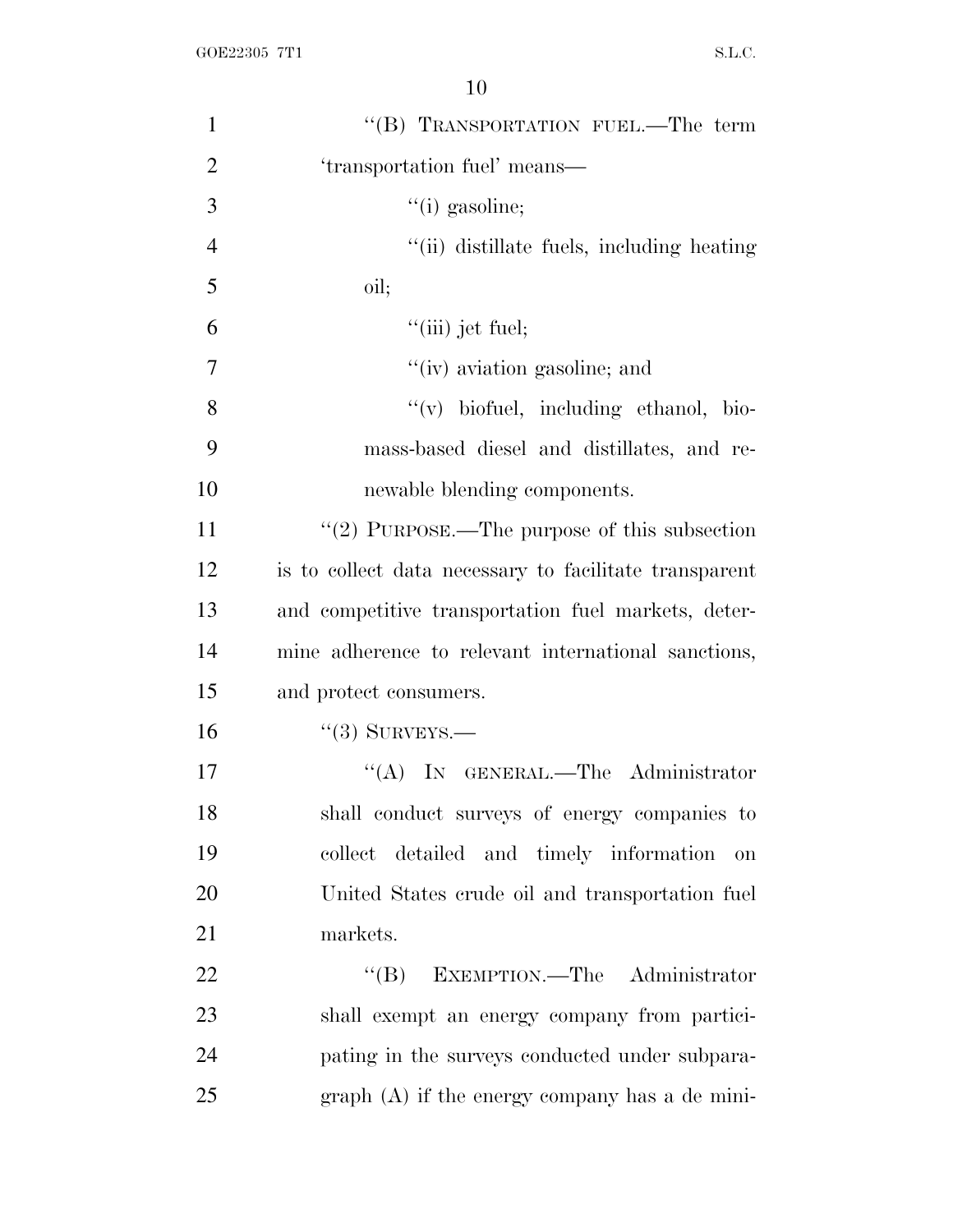| $\mathbf{1}$   | mis market presence or impact, as determined      |
|----------------|---------------------------------------------------|
| $\overline{2}$ | by the Administrator.                             |
| 3              | $``(4)$ DATA COLLECTED.—                          |
| $\overline{4}$ | "(A) IN GENERAL.—The surveys<br>$\cos$            |
| 5              | ducted under paragraph (3) shall collect infor-   |
| 6              | mation on a national, regional, State, and en-    |
| 7              | ergy company basis.                               |
| 8              | "(B) INFORMATION.—The surveys con-                |
| 9              | ducted under paragraph (3) shall collect the fol- |
| 10             | lowing information with respect to crude oil and  |
| 11             | transportation fuel, as applicable:               |
| 12             | "(i) The quantity of crude oil and                |
| 13             | transportation fuel imported and exported.        |
| 14             | "(ii) The quantity of crude oil and               |
| 15             | transportation fuel refined, stored, and          |
| 16             | transported.                                      |
| 17             | "(iii) The quantity of crude oil and              |
| 18             | transportation fuel entering final retail and     |
| 19             | commercial commerce.                              |
| 20             | "(iv) The quantity of crude oil and               |
| 21             | transportation fuel purchased and sold at         |
| 22             | any upstream point between energy compa-          |
| 23             | nies, including off-exchange bilateral sales      |
| 24             | and sales between subsidiaries of the same        |
| 25             | energy company.                                   |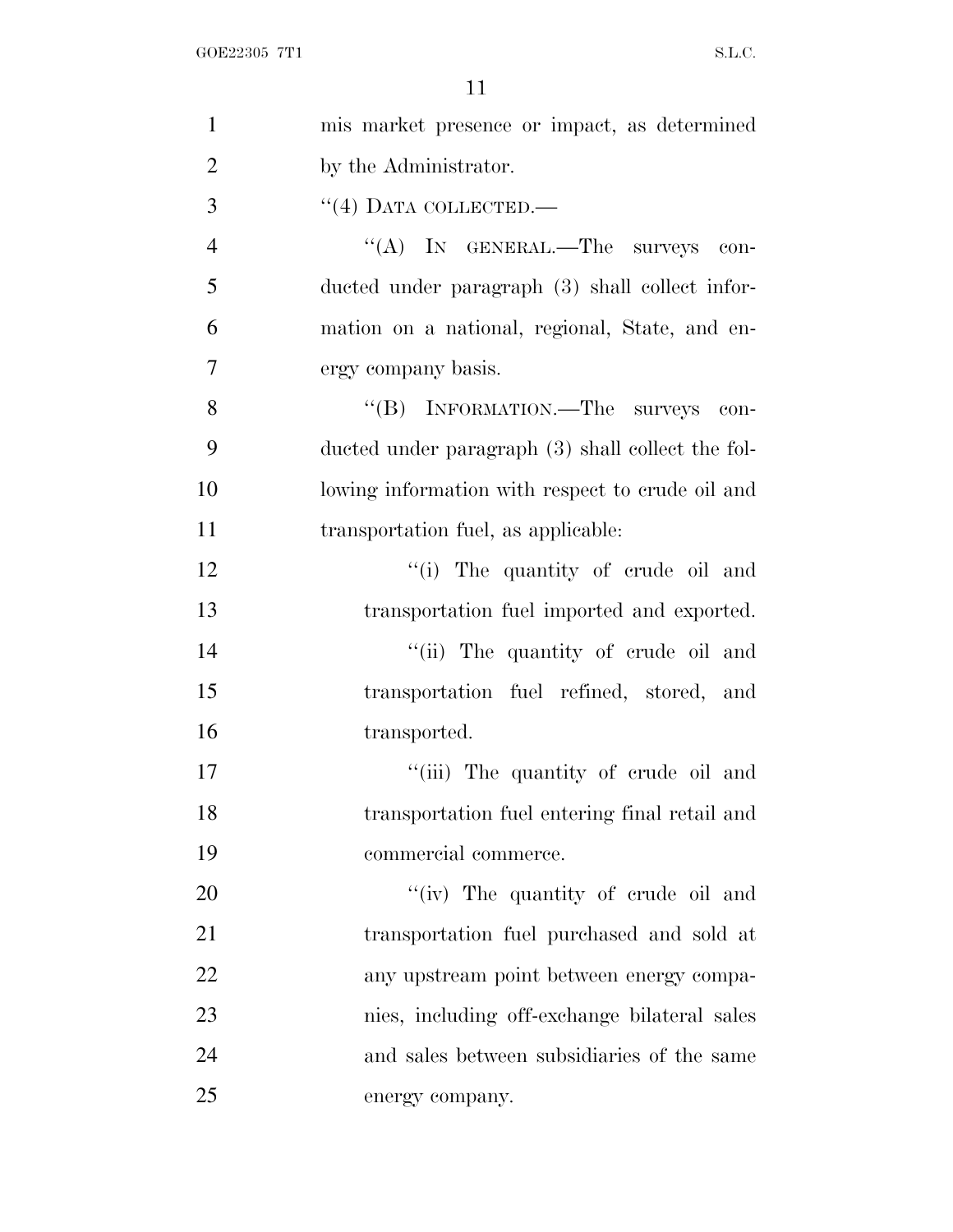| $\mathbf{1}$   | $f'(v)$ Market price data for the trans-        |
|----------------|-------------------------------------------------|
| $\overline{2}$ | actions described in clauses (i) through        |
| 3              | (iv).                                           |
| $\overline{4}$ | "(vi) Submissions to relevant price re-         |
| 5              | porting entities.                               |
| 6              | "(vii) Any other such data, analyses,           |
| $\tau$         | or evaluations that the Administrator de-       |
| 8              | termines is necessary to achieve the pur-       |
| 9              | pose described in paragraph (2).                |
| 10             | "(C) ORIGIN OF FUEL.—In obtaining the           |
| 11             | information described in subparagraph (B), the  |
| 12             | Administrator shall, to the maximum extent      |
| 13             | practicable, track and publish the country of   |
| 14             | original production of crude oil and transpor-  |
| 15             | tation fuel that may have been resold, refined, |
| 16             | blended, stored, or otherwise been exchanged or |
| 17             | sold before being imported or exported into the |
| 18             | United States.                                  |
| 19             | "(D) OTHER SOURCES.—The Adminis-                |
| 20             | trator may, when practicable and determined     |
| 21             | reliable by the Administrator, obtain informa-  |
| 22             | tion described in subparagraph (B) from pri-    |
| 23             | vate price publishers and providers of trade    |
| 24             | processing services.                            |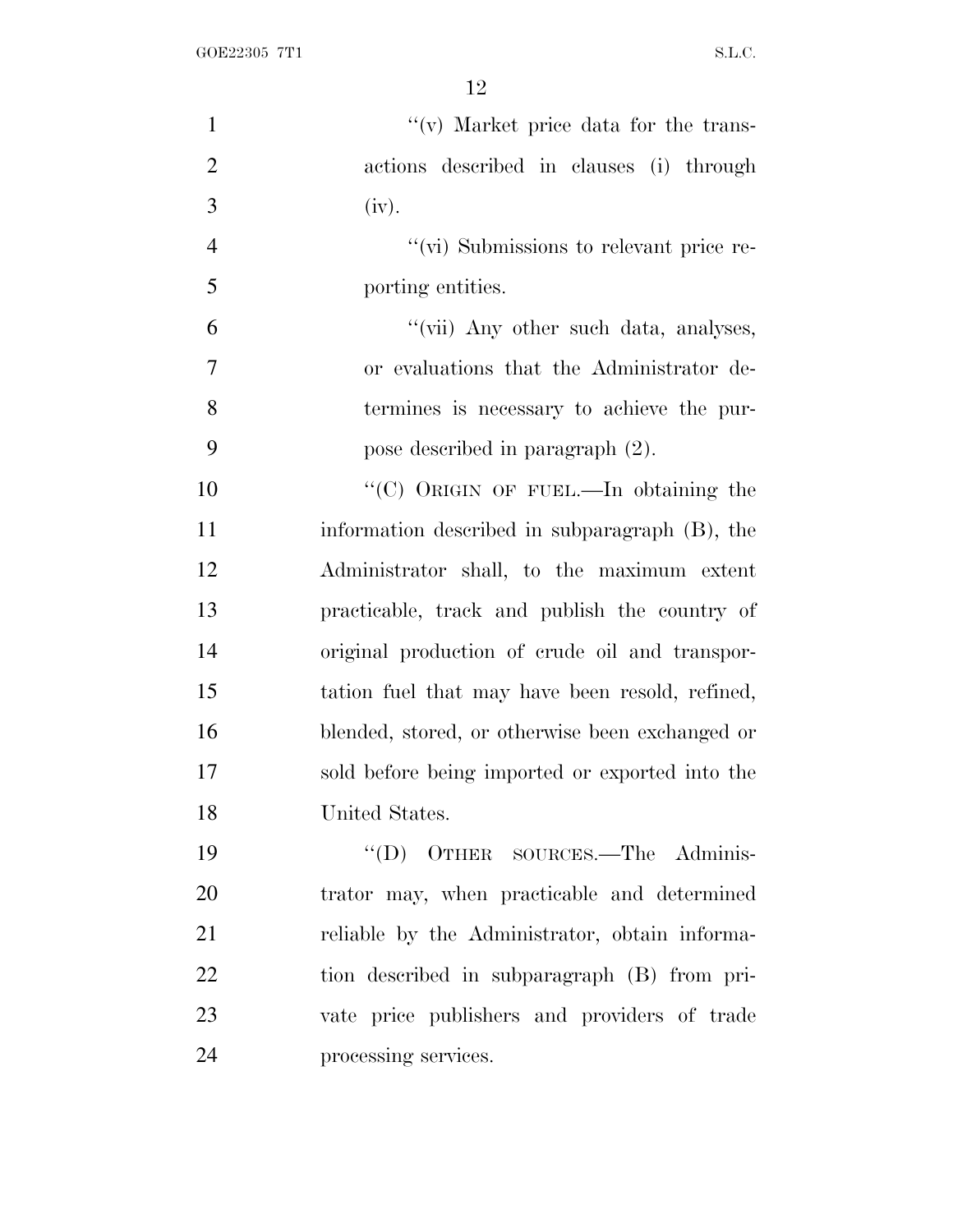| $\mathbf{1}$   | "(5) MINIMIZING REPORTING BURDENS.—The              |
|----------------|-----------------------------------------------------|
| $\overline{2}$ | Administrator shall seek to minimize any burdens on |
| 3              | energy companies in reporting information to the    |
| $\overline{4}$ | Administrator, including by automating data sub-    |
| 5              | mission practices for data collected under the sur- |
| 6              | veys conducted under paragraph (3).                 |
| 7              | $``(6)$ PUBLIC DISTRIBUTION.—                       |
| 8              | "(A) IN GENERAL.—To the maximum ex-                 |
| 9              | tent practicable, subject to this paragraph, the    |
| 10             | Administrator shall consistently and promptly       |
| 11             | make publicly available analyses of the results     |
| 12             | of the data collected pursuant to this subsection   |
| 13             | in a form and manner easily adaptable for pub-      |
| 14             | lic use and machine analysis.                       |
| 15             | "(B) GEOGRAPHICAL SPECIFICITY.—Anal-                |
| 16             | yses published under subparagraph $(A)$ —           |
| 17             | "(i) shall be geographically specific               |
| 18             | enough to provide meaningful differentia-           |
| 19             | tion between fuel markets; and                      |
| 20             | "(ii) shall not organize geographical               |
| 21             | data in the form of Petroleum Administra-           |
| 22             | tion for Defense Districts or other geo-            |
| 23             | graphic aggregations lacking sufficient res-        |
| 24             | olution to ascertain regionally specific mar-       |
| 25             | ket trends or disparities.                          |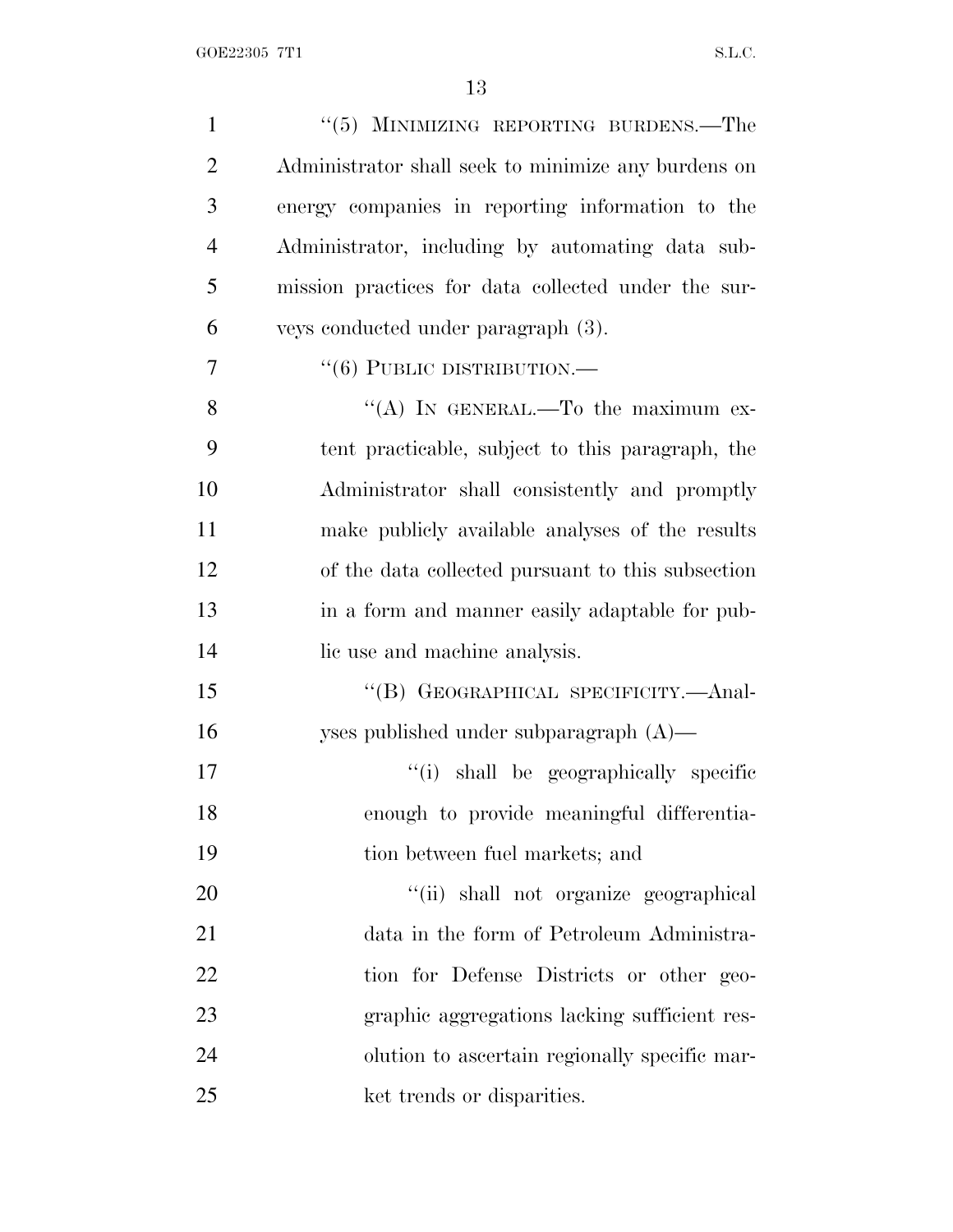| $\mathbf{1}$   | "(C) NONDISCLOSURE.—Any analysis pub-            |
|----------------|--------------------------------------------------|
| $\overline{2}$ | lished under subparagraph (A) shall not dis-     |
| 3              | close matters exempted from mandatory disclo-    |
| $\overline{4}$ | sure under section $552(b)$ of title 5, United   |
| 5              | States Code.                                     |
| 6              | "(7) DATA-SHARING AGREEMENTS.-                   |
| 7              | "(A) FEDERAL TRADE COMMISSION.-Not-              |
| 8              | withstanding subchapter III of chapter 35 of     |
| 9              | title 44, United States Code (commonly known)    |
| 10             | as the 'Confidential Information Protection and  |
| 11             | Statistical Efficiency Act of 2018'), not later  |
| 12             | than 1 year after the date of enactment of this  |
| 13             | subsection, the Administrator shall enter into a |
| 14             | data-sharing agreement with the Federal Trade    |
| 15             | Commission that shall allow any information      |
| 16             | collected pursuant to this subsection to be re-  |
| 17             | quested by and transferred to the Federal        |
| 18             | Trade Commission without limitation or delay.    |
| 19             | $``(B)$ OTHER FEDERAL AGENCIES.—The              |
| 20             | Administrator may enter into data-sharing        |
| 21             | agreements with other Federal agencies that      |
| 22             | have energy-related policy decision-making re-   |
| 23             | sponsibilities, including the Commodity Futures  |

Trading Commission, the Federal Energy Regu-